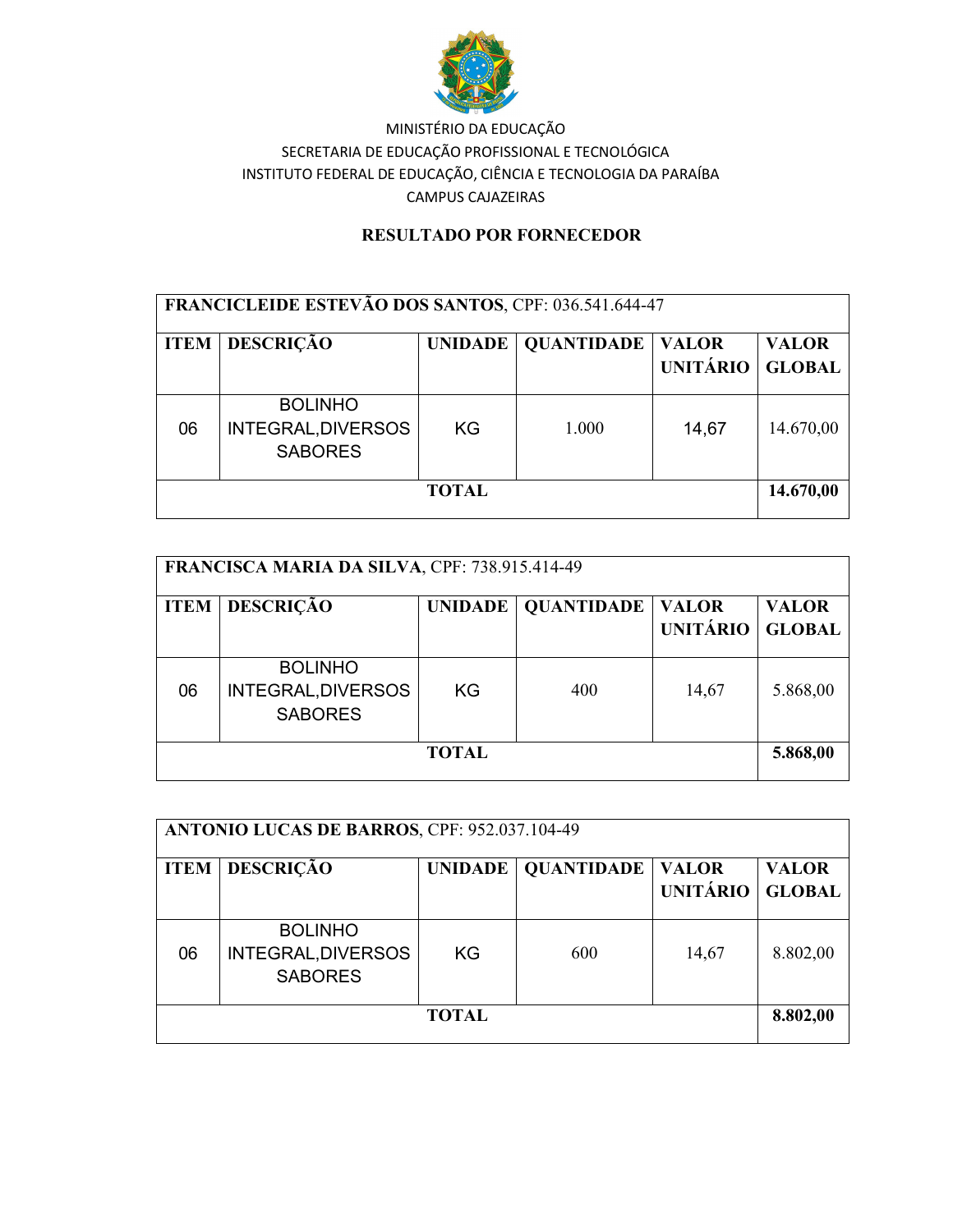

| LUZIA FELIX DA SILVA, CPF: 024.721.954-19 |                                                        |     |                      |                                 |                               |  |  |
|-------------------------------------------|--------------------------------------------------------|-----|----------------------|---------------------------------|-------------------------------|--|--|
| <b>ITEM</b>                               | <b>DESCRIÇÃO</b>                                       |     | UNIDADE   QUANTIDADE | <b>VALOR</b><br><b>UNITÁRIO</b> | <b>VALOR</b><br><b>GLOBAL</b> |  |  |
| 06                                        | <b>BOLINHO</b><br>INTEGRAL, DIVERSOS<br><b>SABORES</b> | KG. | 400                  | 14,67                           | 5.868,00                      |  |  |
| <b>TOTAL</b>                              |                                                        |     |                      |                                 |                               |  |  |

| <b>EDGLENE RIBEIRO MARTINS DA SILVA, CPF: 065.634.044-48</b> |                                                        |                |                   |                                 |                               |  |  |
|--------------------------------------------------------------|--------------------------------------------------------|----------------|-------------------|---------------------------------|-------------------------------|--|--|
| <b>ITEM</b>                                                  | <b>DESCRIÇÃO</b>                                       | <b>UNIDADE</b> | <b>QUANTIDADE</b> | <b>VALOR</b><br><b>UNITÁRIO</b> | <b>VALOR</b><br><b>GLOBAL</b> |  |  |
| 06                                                           | <b>BOLINHO</b><br>INTEGRAL, DIVERSOS<br><b>SABORES</b> | <b>KG</b>      | 1.200             | 14,67                           | 17.604,00                     |  |  |
| TOTAL                                                        |                                                        |                |                   |                                 |                               |  |  |

| ASSOCIAÇÃO DE PRODUTORES RURAIS "MARIA BRAGA DOS ANJOS", CNPJ:<br>29.056.428/0001-38 |                                                                        |                |                   |                                 |                               |  |
|--------------------------------------------------------------------------------------|------------------------------------------------------------------------|----------------|-------------------|---------------------------------|-------------------------------|--|
| <b>ITEM</b>                                                                          | <b>DESCRIÇÃO</b>                                                       | <b>UNIDADE</b> | <b>QUANTIDADE</b> | <b>VALOR</b><br><b>UNITÁRIO</b> | <b>VALOR</b><br><b>GLOBAL</b> |  |
|                                                                                      | <b>FRUTA IN</b><br>NATURA, TIPO<br>GOIABA,<br><b>ESPÉCIE</b><br>COMUM. | <b>KG</b>      | 2.000             | 3,93                            | 7.860,00                      |  |
| $\mathcal{P}$                                                                        |                                                                        | UNID.          | 2.000             | 3,93                            | 7.860,00                      |  |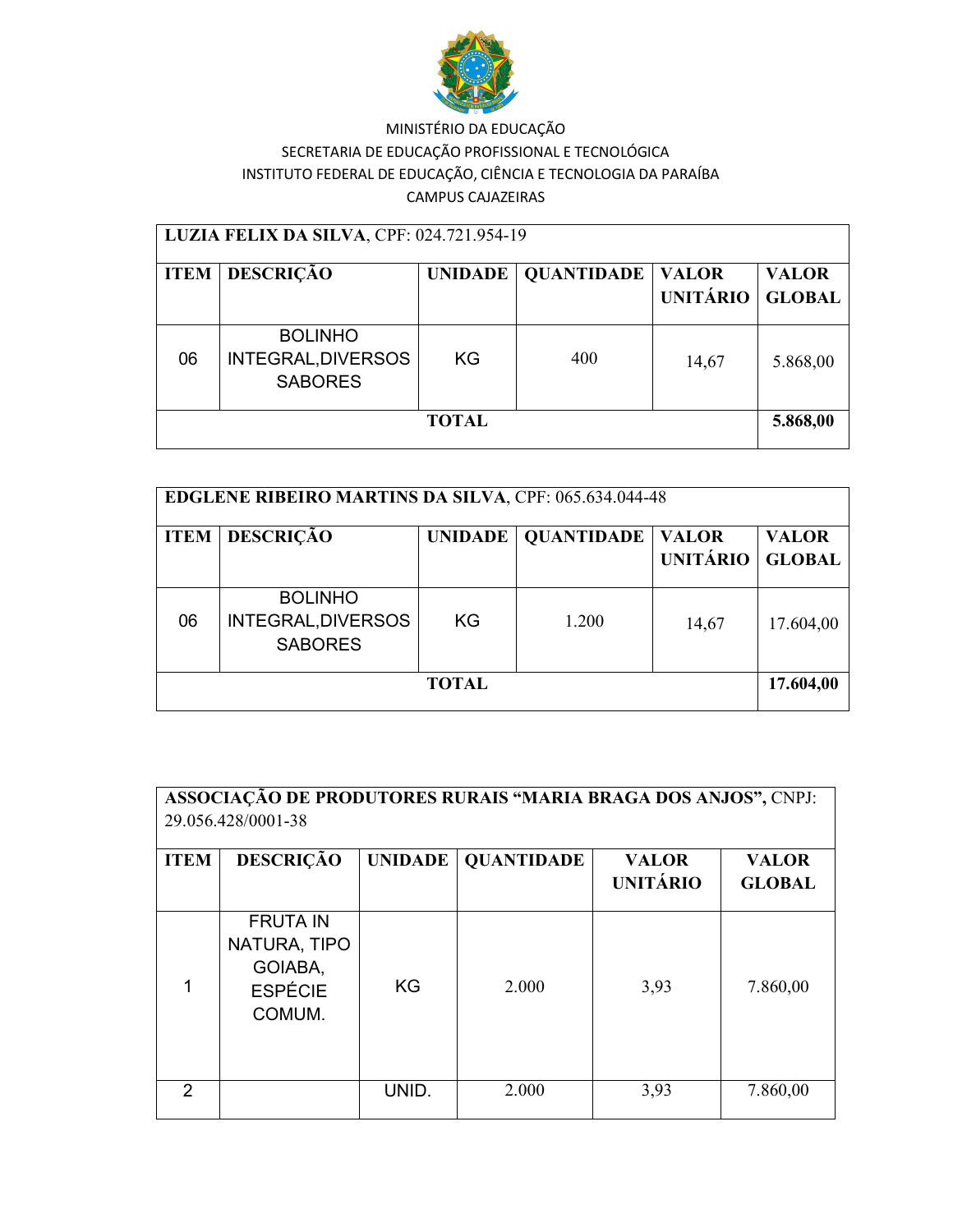

|                | <b>FRUTA IN</b><br>NATURA, TIPO<br>BANANA,<br><b>ESPÉCIE</b><br>PRATA.          |           |       |      |           |
|----------------|---------------------------------------------------------------------------------|-----------|-------|------|-----------|
| 3              | <b>FRUTA IN</b><br>NATURA, TIPO<br>MELANCIA,<br><b>ESPÉCIE</b><br><b>RAJADA</b> | <b>KG</b> | 2.000 | 3,20 | 6.400,00  |
| $\overline{4}$ | <b>FRUTA IN</b><br>NATURA, TIPO<br>MELÃO,<br><b>ESPÉCIE</b><br>AZEDO.           | KG        | 2.000 | 3,93 | 7.860,00  |
| <b>TOTAL</b>   |                                                                                 |           |       |      | 29.980,00 |

|             | FRANCISCO ADRIANO GARRIDO DE SÁ, CPF: 027.875.174-12.              |     |                      |                                 |                               |  |  |
|-------------|--------------------------------------------------------------------|-----|----------------------|---------------------------------|-------------------------------|--|--|
| <b>ITEM</b> | <b>DESCRIÇÃO</b>                                                   |     | UNIDADE   QUANTIDADE | <b>VALOR</b><br><b>UNITÁRIO</b> | <b>VALOR</b><br><b>GLOBAL</b> |  |  |
| 5           | <b>FRUTA IN</b><br>NATURA, TIPO<br>LARANJA,<br><b>ESPÉCIE PERA</b> | KG. | 2.000                | 4,03                            | 8.060,00                      |  |  |